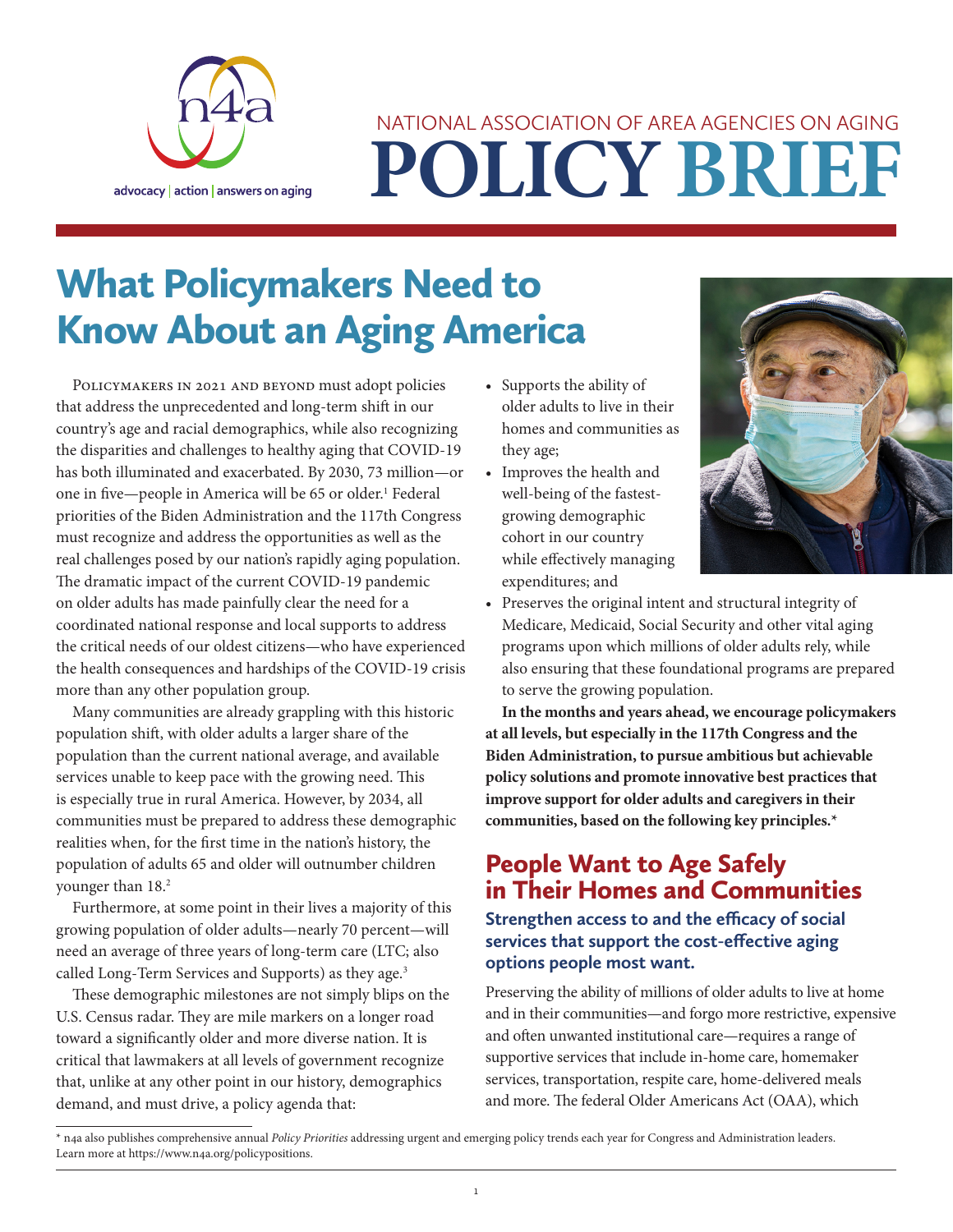was initially signed into law in 1965, first authorized access to and provision of these services, which are today provided in nearly every community in the country through local Area Agencies on Aging (AAAs) and Title VI Native American aging programs. The OAA was the foundational legislative initiative that fostered a national commitment supporting options for older Americans to age with health and independence in their homes and communities—nearly 20 years before Medicaid began offering home and community-based services (HCBS) options and decades before Medicare did.

Historically, through the OAA and eventually within Medicaid and now in some cases with Medicare Advantage, AAAs and Title VI aging programs have served the key role of developing and coordinating these HCBS to older adults and their caregivers. AAAs work with their state government partners and locally with tens of thousands of local providers and vendors to deliver critical HCBS to millions of older adults and caregivers each year. This collective community is known as the Aging Network, and the resulting national system, which has been functioning efficiently and effectively for nearly five decades, supports people where they want to age—at home and in the community.

The Aging Network helps individuals avoid unnecessary and more expensive institutional care and helps prevent or reduce the need to spend down one's assets to qualify for Medicaid. In 2020, the average annual cost for a private room in a nursing home exceeded \$105,000, nearly twice the cost of care provided at home and in the community.<sup>4</sup> The COVID-19 crisis showed older Americans and their families just how important it is to have in-home and community options for aging well. As the population of older adults grows, it is critical that federal policymakers place greater emphasis on advancing priorities and programs that enhance access to HCBS, including discretionary programs like those included in the OAA.

In addition to federal investments, AAAs leverage state, local and private funding to build comprehensive systems of HCBS in their communities. Surveys from the U.S. Administration on Aging (AoA) show that every \$1 in federal funding for the OAA leverages nearly an additional \$3 in both public and private funding.<sup>5</sup> Furthermore, the Aging Network engages hundreds of thousands of volunteers who donate millions of volunteer hours each year, further reinforcing federal, state and local investments. But leveraging dollars and engaging volunteers and staff to respond to the growing need and demand for HCBS requires resources.

We urge congressional appropriators to seek opportunities to significantly increase annual appropriations for OAA programs and services. Congress can make a bold statement

about supporting the needs of older adults and caregivers living in their homes and communities and capitalize on the return on investment of these programs by boosting investment in OAA and other aging programs to recognize and respond to both the increasing population of older adults and the rising cost of providing aging services. This bold statement is more important today than ever in light of the devastating consequences that the coronavirus pandemic has had on older adults both in institutional care as well as those who are isolated at home during the ongoing health crisis.

## Health Happens in the Home and Community

#### **Recognize and promote the importance of integrating social services with the health care delivery system.**

The vast majority of health happens outside of traditional health care settings. Unfortunately, access to aging services and other HCBS that support the health and well-being of older adults and caregivers outside of the medical system have a history of inadequate funding to meet growing needs.

Fortunately, the health care world is increasingly recognizing how social issues affect health and thus health care costs. Programs to address the **social determinants of health** include transportation, nutrition, caregiver support, disease prevention and health promotion, and person-centered care management approaches. According to the Robert Wood Johnson Foundation, nearly 90 percent of physicians indicated they see their patients' need for social supports, but unfortunately 80 percent of doctors said they don't fully know how to connect them to community options.<sup>6</sup> And, given current OAA funding limitations, if doctors do connect their patients with social services agencies that haven't received adequate funding, those agencies may not have the financial capacity to adequately serve the referred clients/patients.

It is essential, therefore, that Congress builds upon current efforts and pursues new policy options to ensure that older adults and caregivers have sufficient access to social services/ HCBS that can preserve and improve health and prevent the need for costly medical interventions. It is equally important that long-standing, successful, efficient and cost-effective systems—such as the Aging Network—are included and championed as key partners for the health care system. Additionally, any efforts to reform access to health care should include the critical conversation about how social determinants of health and issues such as long-term care for a growing aging population factor into health care access and cost trajectories well into the future.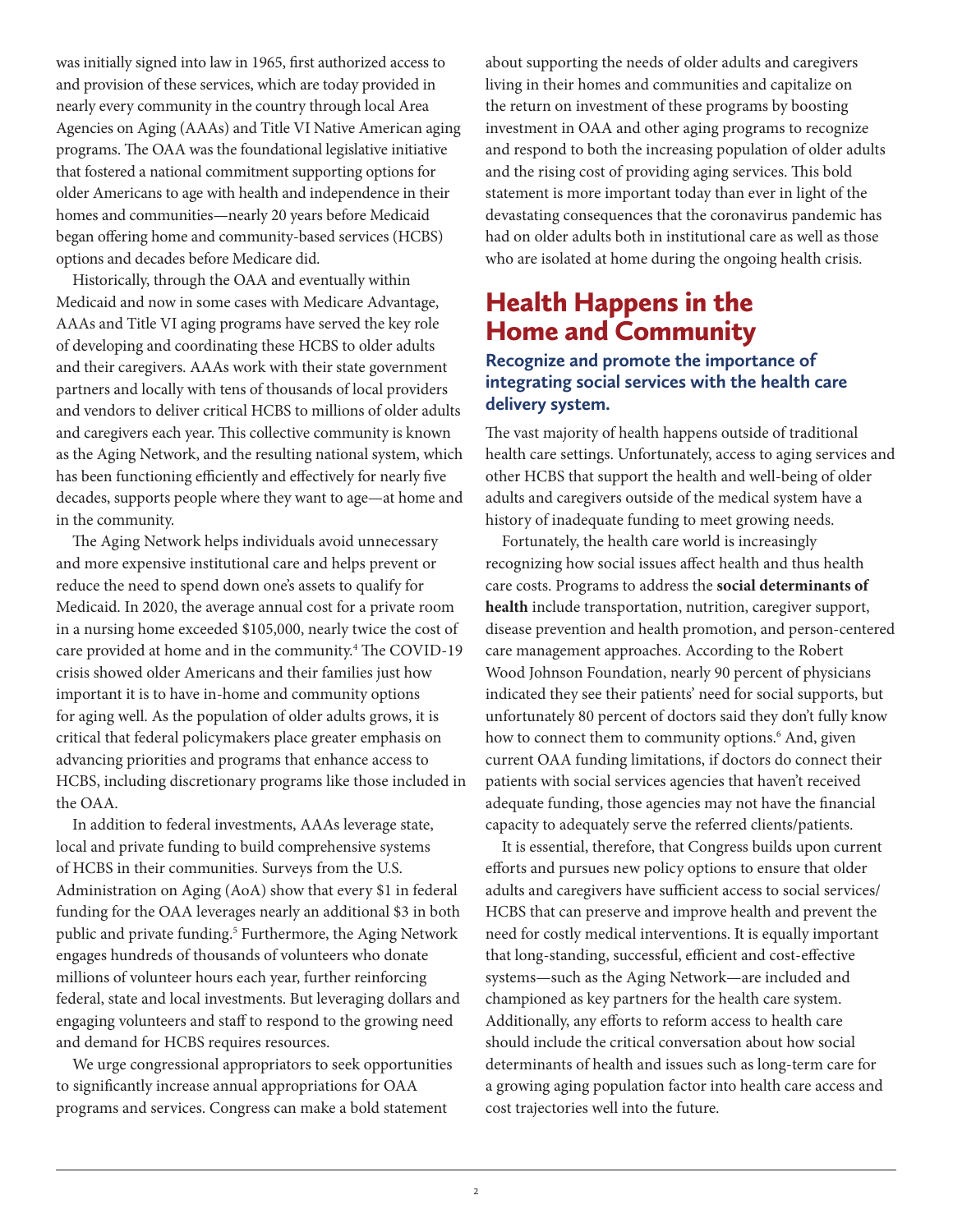While there is still a wide gap between social services and medical systems, we encourage Congress to seize policy opportunities in Medicare and Medicaid that would bridge this gap by both reinforcing existing integration and exploring opportunities for new intersections, partnerships and coordination processes to successfully blend and support care across the continuum rather than medicalizing social services.

In fact, the cost of providing some care is lower outside of the medical facility, especially if care can be appropriately provided by a social worker or other social services provider instead of a doctor or nurse. For example, Medicare Advantage plans have, since 2017, been able to incorporate coverage for some health-related social services into their service portfolios for chronically ill individuals. Congress and the Trump Administration provided additional authority to do so since 2018 by allowing Medicare Advantage (MA) to offer non-medical supplemental benefits to beneficiaries. It is incumbent upon policymakers to support these opportunities and evolutions in care and to seek additional strategies to expand access to critical community-based services within MA and beyond. It is also important to note that although these services reduce health care costs and improve the quality of care, they do not come at no cost. To this end, it is imperative that policymakers understand the social services systems that already efficiently provide HCBS and ensure that AAAs and other community-based organizations are adequately compensated for their contributions to preserving and improving the health outcomes of older adults.

## We Are Only as Strong as Our Caregivers

#### **Recognize the critical importance of caregivers by building on current caregiver support programs for this essential informal workforce.**

Every year an estimated 41 million unpaid caregivers provide more than \$470 billion worth of support to friends and family.<sup>7</sup> The financial value of this unpaid care rivals the entire federal Medicaid budget. Communities, states and the federal government depend on the work of unpaid caregivers to meet the HCBS needs of an aging population. However, due to limited funding, programs such as the OAA National Family Caregiver Support Program (Title III E), which support those who are caring for aging loved ones (through training, respite, support groups and more), while essential to many, do not begin to meet the growing need for these services. We urge Congress to work with the Aging Network to expand federal investment in current caregiver support programs and

to explore policy solutions to ensure that caregivers become a vital and empowered component of state and federal LTSSdelivery reform. Additionally, we encourage lawmakers to seek innovative legislative strategies to bolster and invest in the country's formal caregiving workforce, which is urgently needed. During the response to COVID-19, access to this direct care workforce became even more strained, making it more difficult for older adults to get the care they needed to enable them to avoid institutional care in nursing homes or other congregate settings.

### Community Infrastructure is a Critical Component of Healthy Aging

#### **Commit to preserving and promoting existing efficient infrastructure and to prioritizing policies that build communities that are livable for people of all ages.**

Ultimately, the ability of older adults to age in place depends on their ability to utilize services and infrastructure within their communities. More than half of AAAs are currently involved in local and state efforts to make communities more livable for people of all ages or more dementia-friendly.<sup>8</sup> Access to affordable, accessible and appropriate transportation and housing options is often lacking for older adults and people with disabilities, creating barriers to full independence and engagement. Home modifications and repairs are always in high need, but few resources exist to make these modest changes that help enable older adults to remain at home safely. We urge policymakers to pursue federal policy solutions and support local efforts that enable communities everywhere to ensure that people of all ages have access to essential transportation services and housing options that meet their needs.

It must be noted that increasing older adults' transportation options is of particularly acute importance. The Eldercare Locator, the only federally funded national information and referral call center for older adults and caregivers, reported that pre-COVID, transportation requests were consistently either the first or second most common inquiry from the thousands of its weekly callers.9 Many older adults find it difficult to access essential transportation services in their communities. This is particularly true for older adults who live in suburban or rural communities where destinations are too far to walk, public transit is inadequate or non-existent, and private transportation is prohibitively expensive.